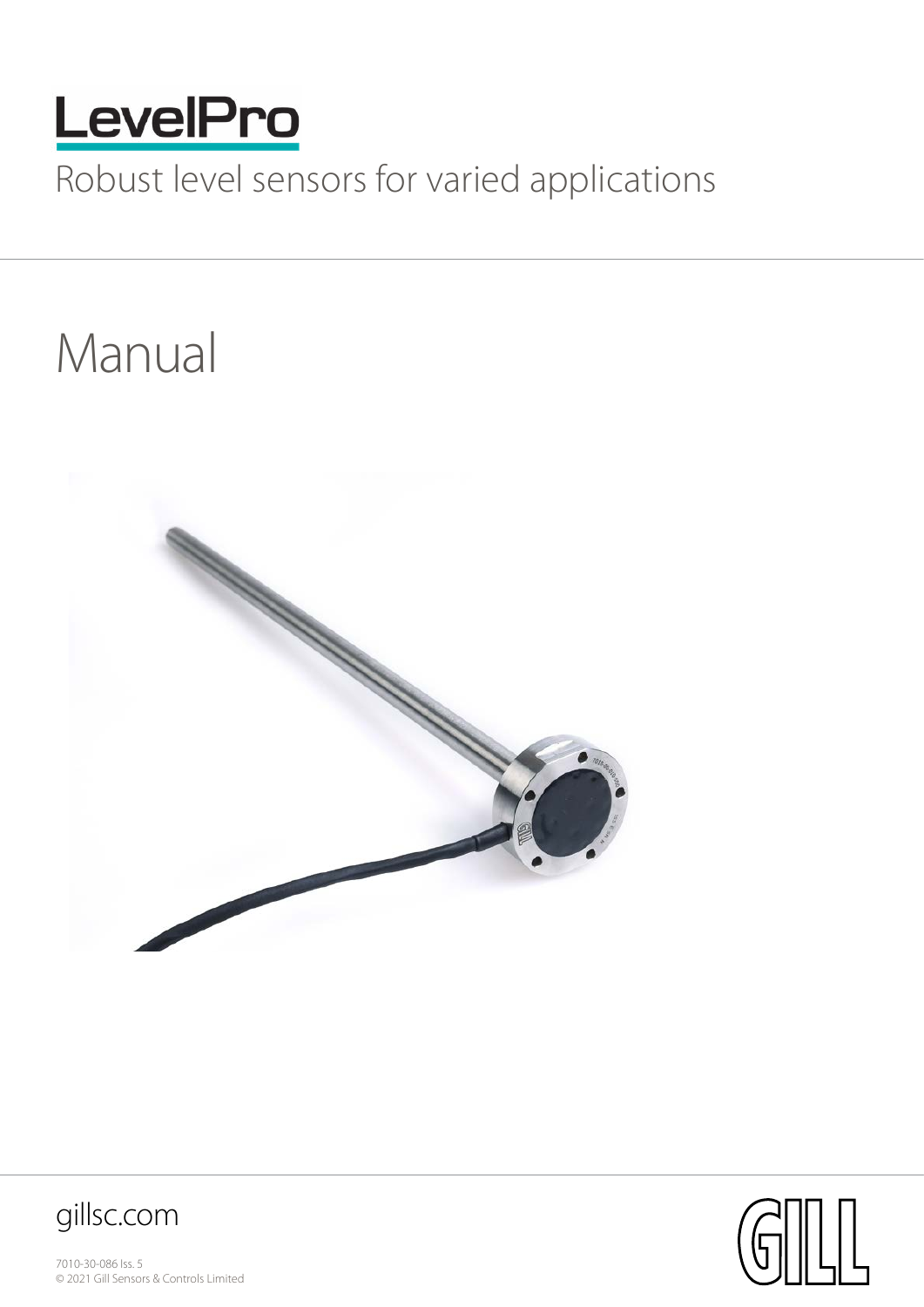# **Contents**

| 1. Product description<br>1.1 Product overview<br>1.2 BSP, UNF and 5 bolt SAE models<br>1.3 NPT models | 3<br>$\overline{4}$<br>$\overline{4}$<br>$\overline{4}$ |
|--------------------------------------------------------------------------------------------------------|---------------------------------------------------------|
| 2. Getting started                                                                                     | 6                                                       |
| 3. Configuration                                                                                       | 7                                                       |
| 3.1 Tank profiling                                                                                     | 8                                                       |
| <b>4. Installation</b>                                                                                 | 9                                                       |
| 4.1 Parts supplied                                                                                     | 10                                                      |
| 4.2 Cable length & strain relief                                                                       | 10                                                      |
| 4.3 1.125" UNF Thread installation                                                                     | 11                                                      |
| 4.3.1 Using the O-ring                                                                                 | 11                                                      |
| 4.3.2 Using the gasket                                                                                 | 12                                                      |
| 4.4 1.25" BSP Thread installation                                                                      | 13                                                      |
| 4.4.1 Using the O-ring                                                                                 | 13                                                      |
| 4.4.2 Using the gasket                                                                                 | 14                                                      |
| 4.5 SAE 5-Bolt installation                                                                            | 15                                                      |
| 4.6 2" NPT Thread installation                                                                         | 16                                                      |
| <b>5. Specifications</b>                                                                               | 17                                                      |
| 5.1 General                                                                                            | 17                                                      |
| 5.2 Mechanical                                                                                         | 17                                                      |
| <b>5.3 Electrical</b>                                                                                  | 17                                                      |
| 5.4 Analogue outputs                                                                                   | 17                                                      |
| <b>5.5 Connections</b>                                                                                 | 18                                                      |
| 5.6 Part number configuration                                                                          | 18                                                      |
| <b>6. Maintenance</b>                                                                                  | 19                                                      |
| 7. Appendix                                                                                            | 20                                                      |





gillsc.com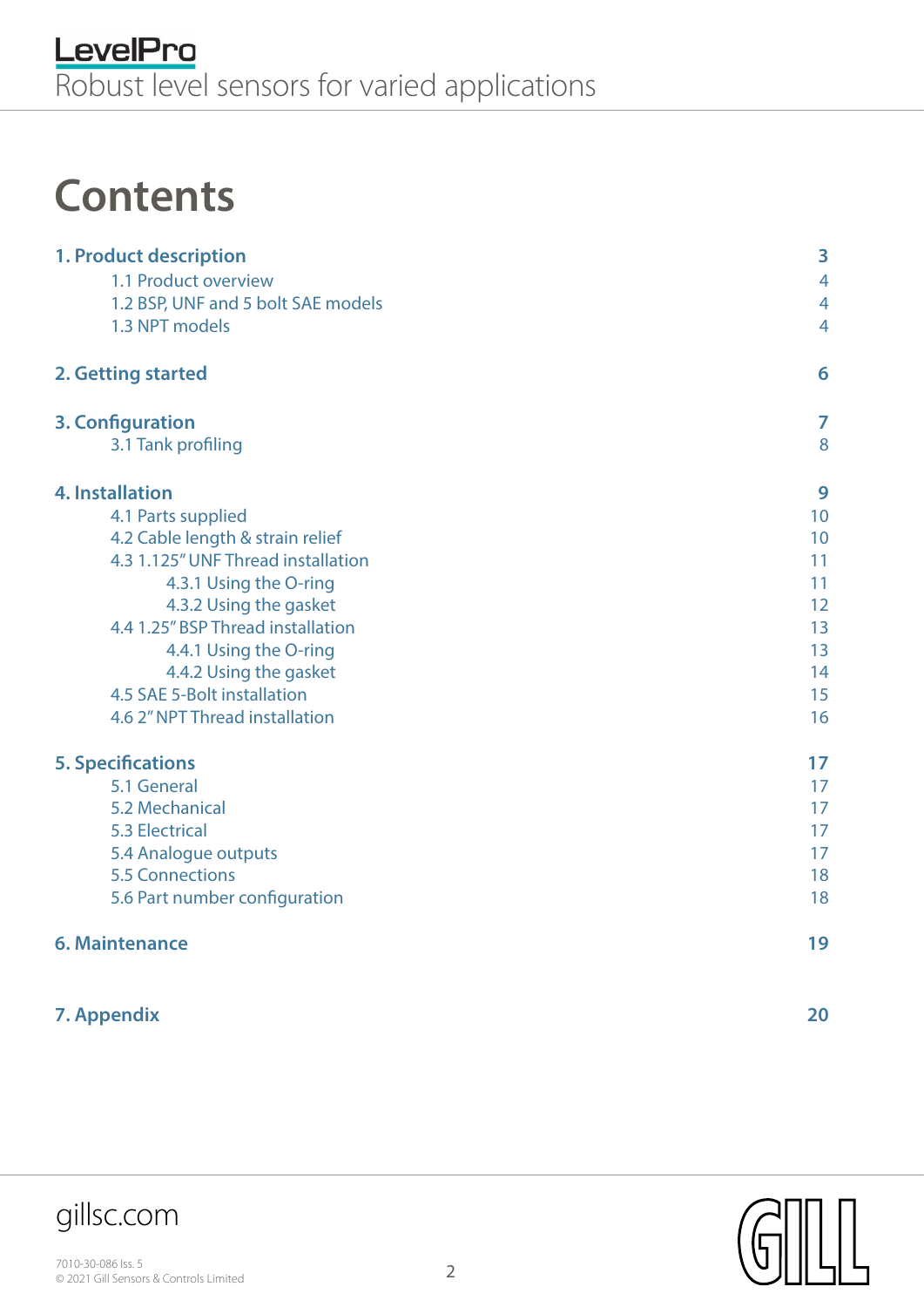#### **1. Product description**

LevelPro Liquid Level Sensor is designed for use in harsh environments at extreme operating temperatures where the continuous real-time liquid level monitoring of a variety of fuels, oils, chemicals, saline, and water is required. The sensor has no moving parts, floats or mechanical linkages providing excellent long term reliability.

Liquid level detection is achieved through solid-state capacitive technology. An outer tube and inner rod act as the plates of a capacitor, with any liquid providing the dielectric between the two. As the liquid level rises and falls, the capacitance of the sensor changes linearly. The on-board electronics process this and provide an output as a voltage or current signal.

Calibration of the sensor is achieved by setting a maximum (full) and minimum (empty) level for the desired liquid. The liquid level between these points is determined by proportionally relating the output to the two set points, while taking account for the dielectric constant value of the liquid.

If requested, further accuracy can be gained by compensating for the effect of temperature changes on the output in a given liquid with offsets across the temperature range.

Your chosen calibration has passed through Gill Sensors & Controls Limited's quality control to ensure the sensor provides market leading measurement accuracy in your specified liquid.

The sensor is designed to operate in fluids where deposits or build-up of sediment are not expected, as this may block the bleed holes unless they are regularly maintained. For fluids where deposits or build-up of sediment are expected, please contact Gill Sensors & Controls Limited for a suitable sensor.

Safety Warning, This equipment is not ATEX certified and has not been designed for use in areas which fall within the scope of the ATEX directive. If an area of intended usage is within the scope of the ATEX directive, then contact Gill Sensors & Controls Ltd for further information.

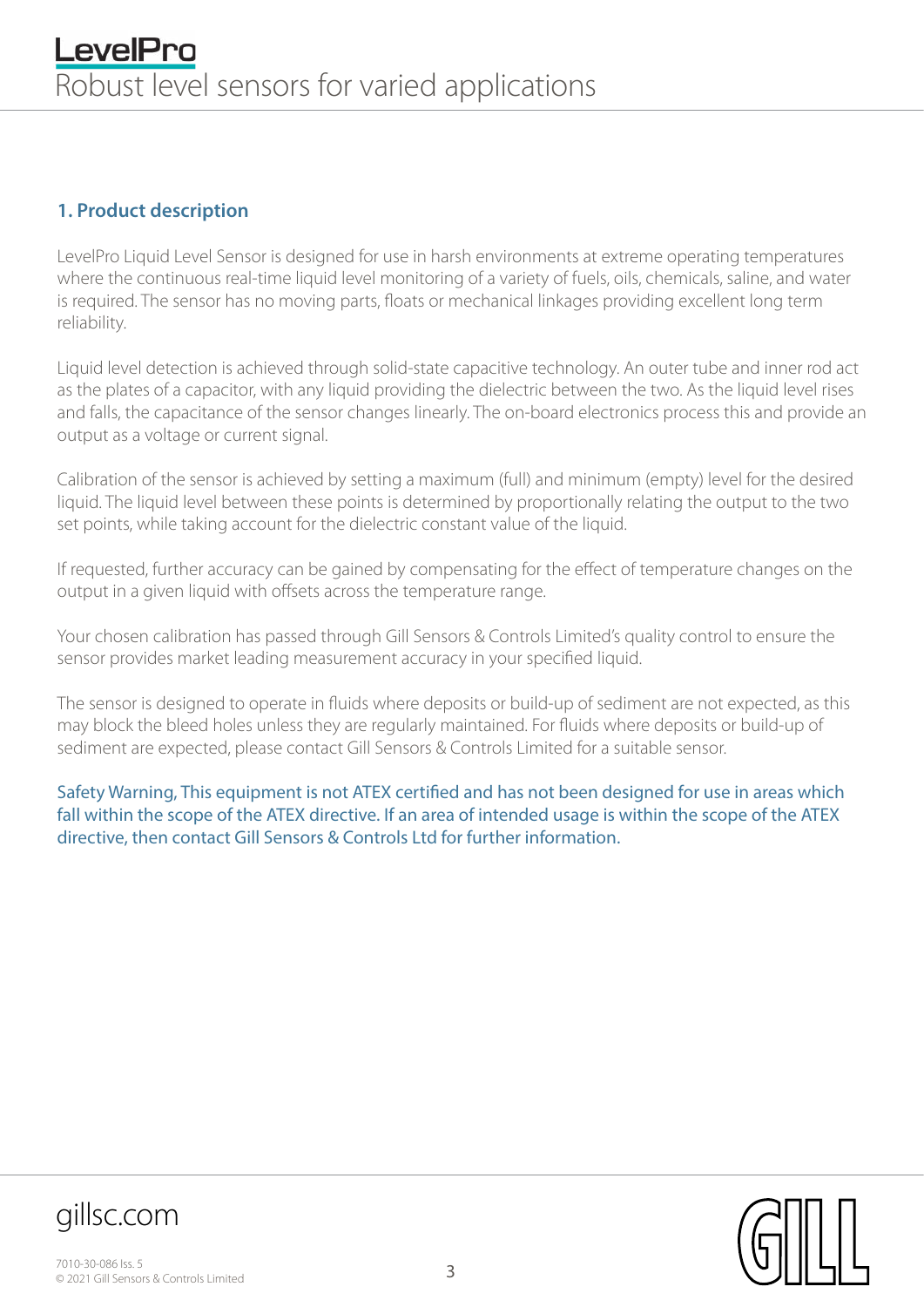A breakdown of the sensor is provided below with key measurement considerations. Please contact Gill for any additional information required.

The sensor electronics are housed in the flange, outside the measurement tank. The outer tube is placed into the measurement tank, such that will be submerged in liquid. The sensor can be installed using either built in thread or a five bolt SAE mounting, both providing a tank seal.

#### 1.1 BSP, UNF and 5 bolt SAE models



gillsc.com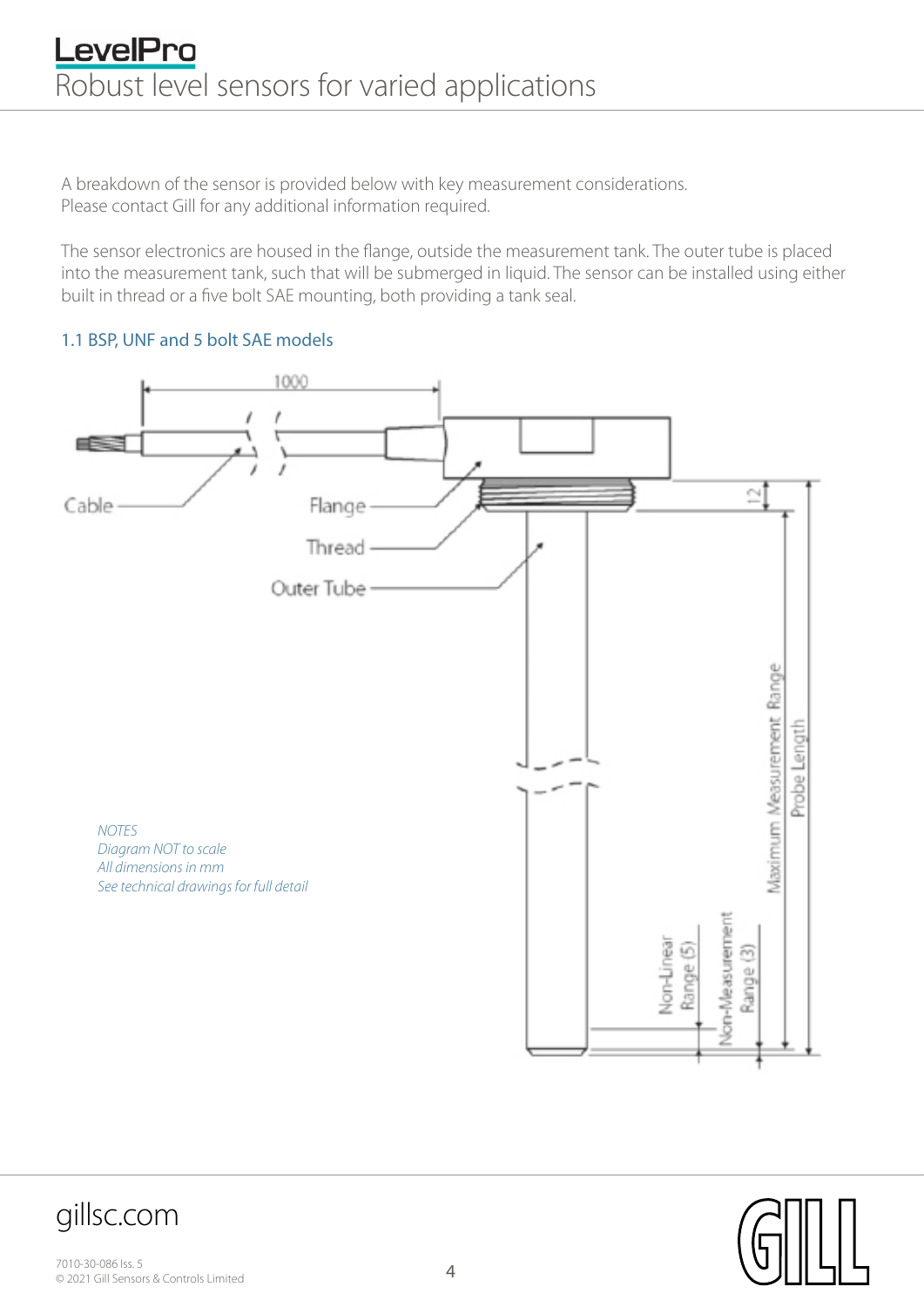# **LevelPro**<br>Robust level sensors for varied applications









 $0.35577(6.83)$ 

 $\frac{1}{\sqrt{2}}$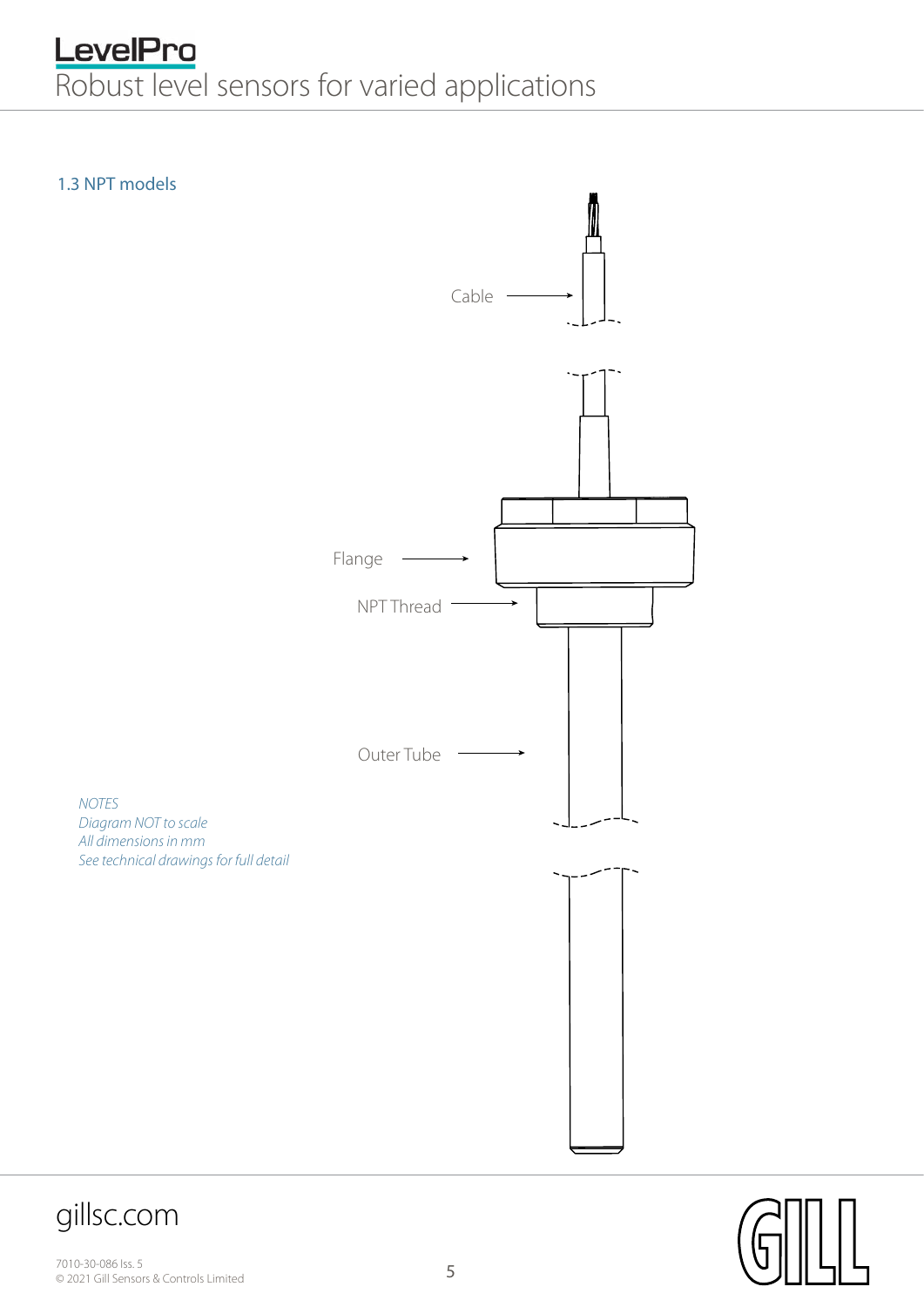#### **2. Getting started**

The analogue output cable has seven wires:

| Red          | D.C. Power Supply |
|--------------|-------------------|
| <b>Black</b> | Ground            |
| Orange       | Primary Output    |
| Yellow       | Secondary Output  |
| White        | <b>TX</b>         |
| Green        | RX                |
| Silver       | Drain Wire        |

The installation of the sensor has different requirements, depending on the analogue output:

#### **Voltage**

The sensor is provided with a factory calibrated output range of 0.25 V to4.75 V. The sensor can be configured to a maximum output range of 0.25 V to 10 V.

The power supply must be at least 0.5V greater than the maximum output voltage required. The switch output requires a pull-up resistor of 1 kOhm to 10 kOhms.

#### **Current**

The current output is 4 – 20 mA. The measurement output requires a 250 Ohm load resistor across the output. The switch output requires a pull-up resistor of 1 kOhm to 10 kOhms.

|                             | Voltage           | <b>Current</b>    |
|-----------------------------|-------------------|-------------------|
| Supply Voltage              | $+5$ to $+32$ VDC | $+9$ to $+32$ VDC |
| Over Voltage Protection     | $>32$ VDC         | $>32$ VDC         |
| Supply Current @ 12 VDC     | $<$ 15 $mA$       | $<$ 15 $mA$       |
| Reverse Polarity Protection | Yes               | Yes               |
| Analogue Resolution         | 10 bit            | 10 bit            |
| Report Rate                 | 10 Hz             | 10Hz              |

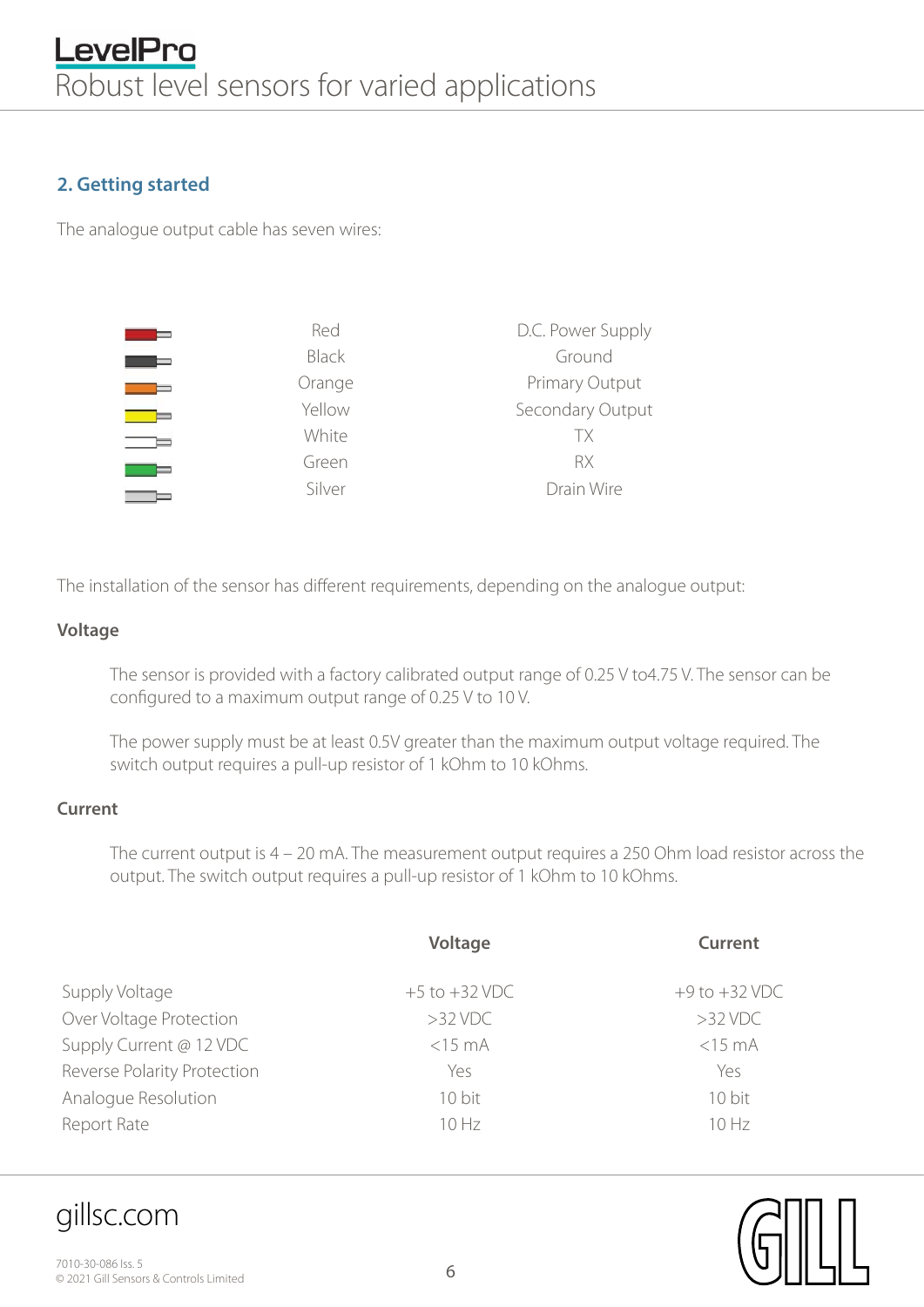#### **3. Configuration**

The sensor can be configured using GSlevel software, available from [www.gillsc.com/support.](http://www.gillsc.com/support.) Select the 7010 Liquid Level Sensor from the "Select Product" dropdown list.

The minimum operating system requirements are:

32-bit (x86) or 64-bit (x64) processor Windows® 7 or later 1 Gb RAM 500 Mb disk space One free USB port to connect a sensor

A connector is required to configure the sensor with a computer. Gill Sensors & Controls Limited provide an RS232 to USB adaptor (P/N 1484-00-086). Please contact us if your require this device.

The GSlevel User Manual is accessible through the software. Install and run the software, then click the 'Help' button in the bottom right of the window, shown in the screenshot below.



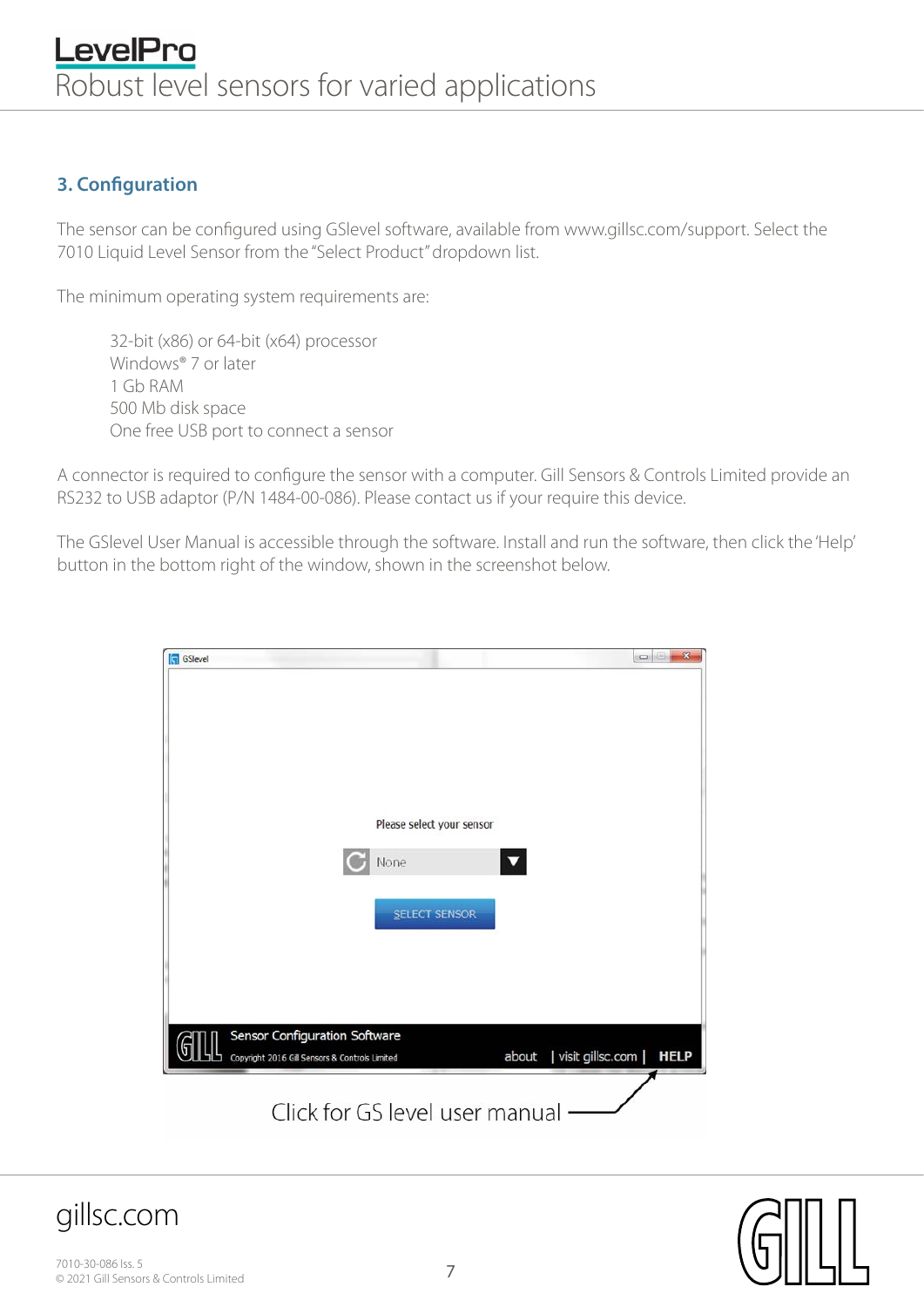#### 3.1 Tank profiling

The sensor is configured for use with regular tank profiles, such as that shown below.



The sensor is supplied so that it reports the level in a linear path as the level rises. However, this will not be suitable for an irregular shaped tank, such as that shown below.



In this situation, 50% of the tank volume is not half way up the probe. To correct for this tank profiling can be used. This can be done in the GSlevel software and is covered in detail in the GSlevel User Manual.

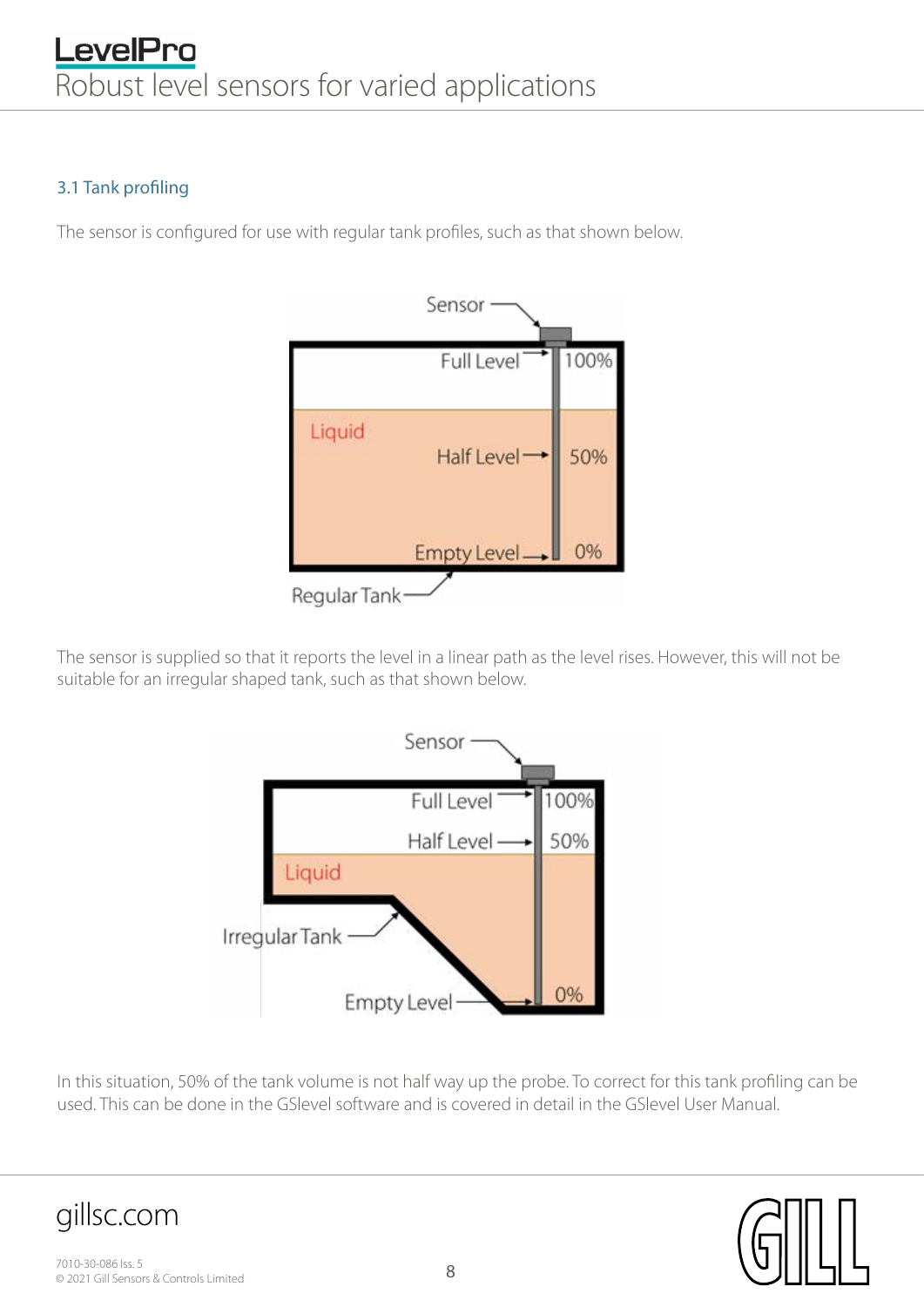#### **4. Installation**

Do not remove the packaging until you are ready to install the sensor. Prior to installation, please check the sensor for any signs of transit damage. Contact Gill Sensors & Controls Limited immediately if this is the case.

- **IMPORTANT DO NOT** attempt to cut the sensor to length or bend the sensor. Both actions will result in the sensor failing and will invalidate the warranty.
- **IMPORTANT** The sensor must not be used in a tank that is not adequately vented.
- **IMPORTANT** The sensor flange and cable must not be immersed in the liquid.
- **IMPORTANT** Diagrams in this section are not to scale and are for reference only.

This manual covers installation of sensors in the conventional manner (see below). For inverted installation (see below) please contact Gill Sensors & Controls Limited.

Safety Warning, This equipment is not ATEX certified and has not been designed for use in areas which fall within the scope of the ATEX directive. If an area of intended usage is within the scope of the ATEX directive, then contact Gill Sensors & Controls Ltd for further information.



All 7010 sensors using the 1.125" UNF or 1.25" BSP fitting can be mounted using the SAE 5-bolt pattern using the supplied gasket. These sensor types can also be fitted with the supplied O-ring. The 2" NPT version has a tapered thread and is sealed as the thread is tightened onto the tank using either PTFE tape or pipe sealant (not included). Use of an O-ring or gasket is not necessary with this version of the sensor.

The sensor must be installed on a flat surface, such that it occupies the deepest part of the tank to be measured.

The sensor can be installed at any angle from vertical to a maximum recommended angle of 45°. For sensors over 500 mm in length in dynamic applications, in-tank support of the probe is recommended. Ensure that



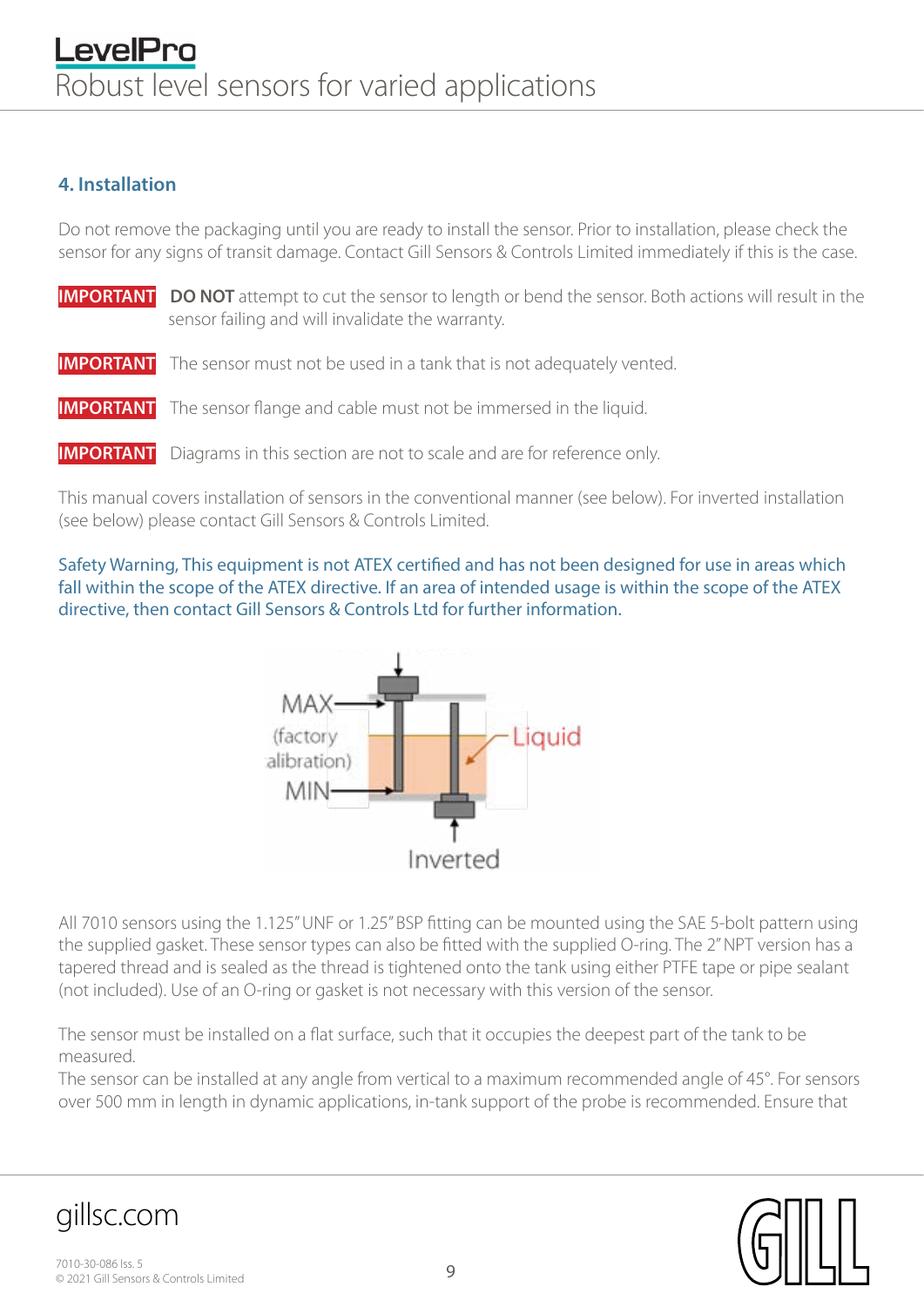## LevelPro Robust level sensors for varied applications

the mounting hole in the tank is strong enough to withstand the forces imposed by the sensor from its weight and the vibrations it may be exposed to. Please contact Gill Sensor & Controls Limited to discuss specific sensor requirements when mounted at an angle.

Before installation, ensure you have sufficient clearance above the tank in to order to mount the sensor. The sensor is rigid, therefore the clearance height must be, at a minimum, the designated length of the sensor plus 30mm to allow for the flange on sensors with 1.125" UNF or 1.25" BSP fittings. The 2" NPT sensor has a top exit cable and requires a minimum of 75mm clearance above the top of the tank. Sideways clearance may also be required, and should be accounted for.



#### 4.1 Parts supplied

7010 Liquid Level Sensor O-ring and Gasket Quick Start Guide

#### 4.2 Cable length & strain relief

The sensor is provided with a flying lead of 1000mm, which may be shortened appropriate to the application. Ensure that the cable is secured to avoid damage during operation. It is recommended that cable length is kept to a minimum to prevent large voltage drops over the length of the cable which may affect the operation of the sensor.

Cable strain relief is provided at the sensor. Care should be taken not to stress the cable at the cable entry. The minimum recommended cable bend radius is 20mm. It is recommended that you do not connect the cable before installation.

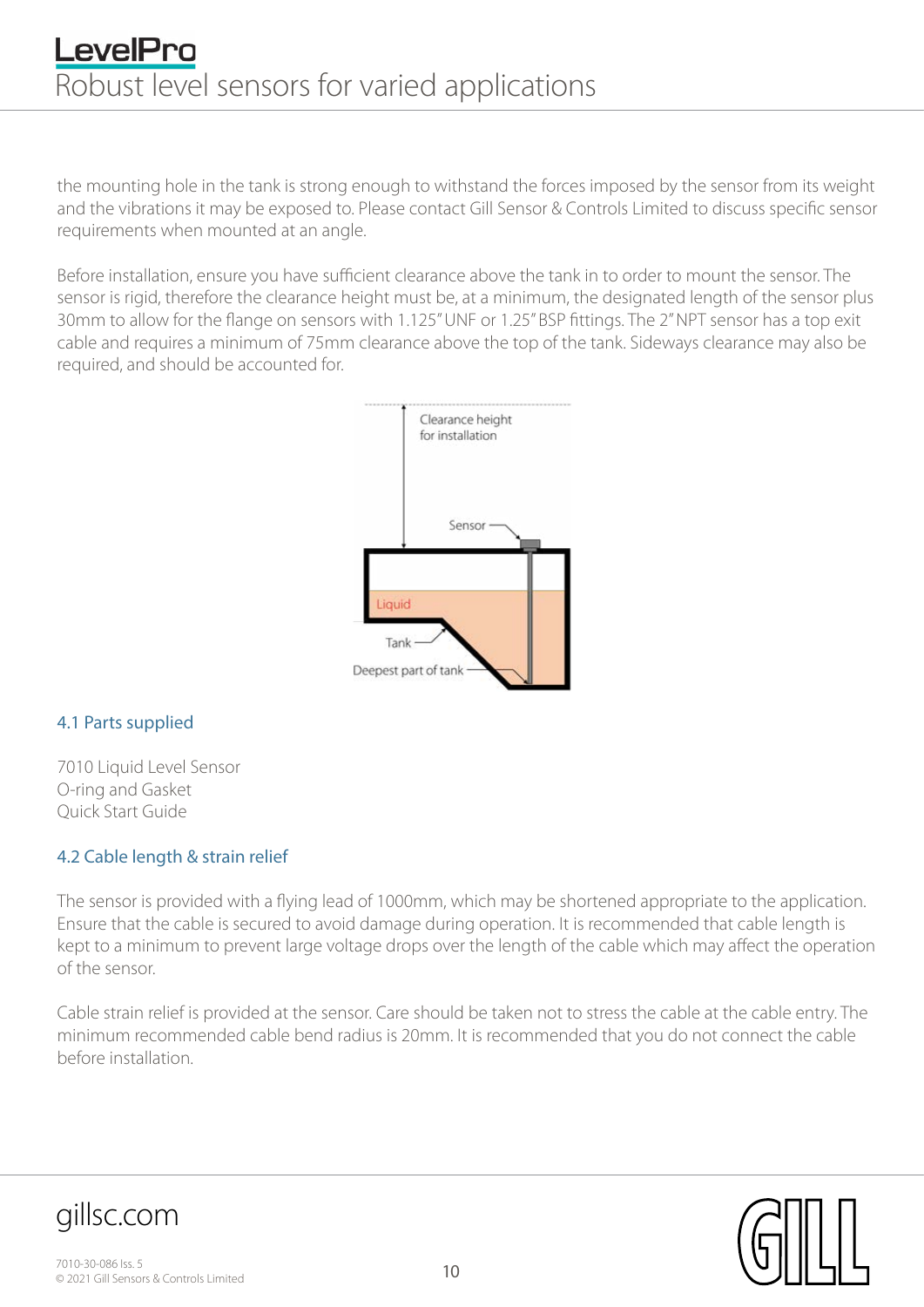#### 4.3 1.125" UNF Thread installation

The sensor is supplied with both an O-ring and a Gasket. To use the supplied O-ring, the mounting hole requires a chamfer to be machined around the upper edge. If a chamfer cannot be created, then the supplied Gasket should be used. Ensure that sufficient space is allowed around the sensor flange for the cable to bend.

#### 4.3.1 Using the O-ring

The recommended mounting hole and chamfer size for the O-ring is shown below.



Fit the O-ring above the male thread on the sensor. Ensure the O-ring is centred and sits within the chamfer; tighten the sensor using a adjustable spanner until the sensor face is flush with the top of the tank and a torque of 50 Nm is achieved.





gillsc.com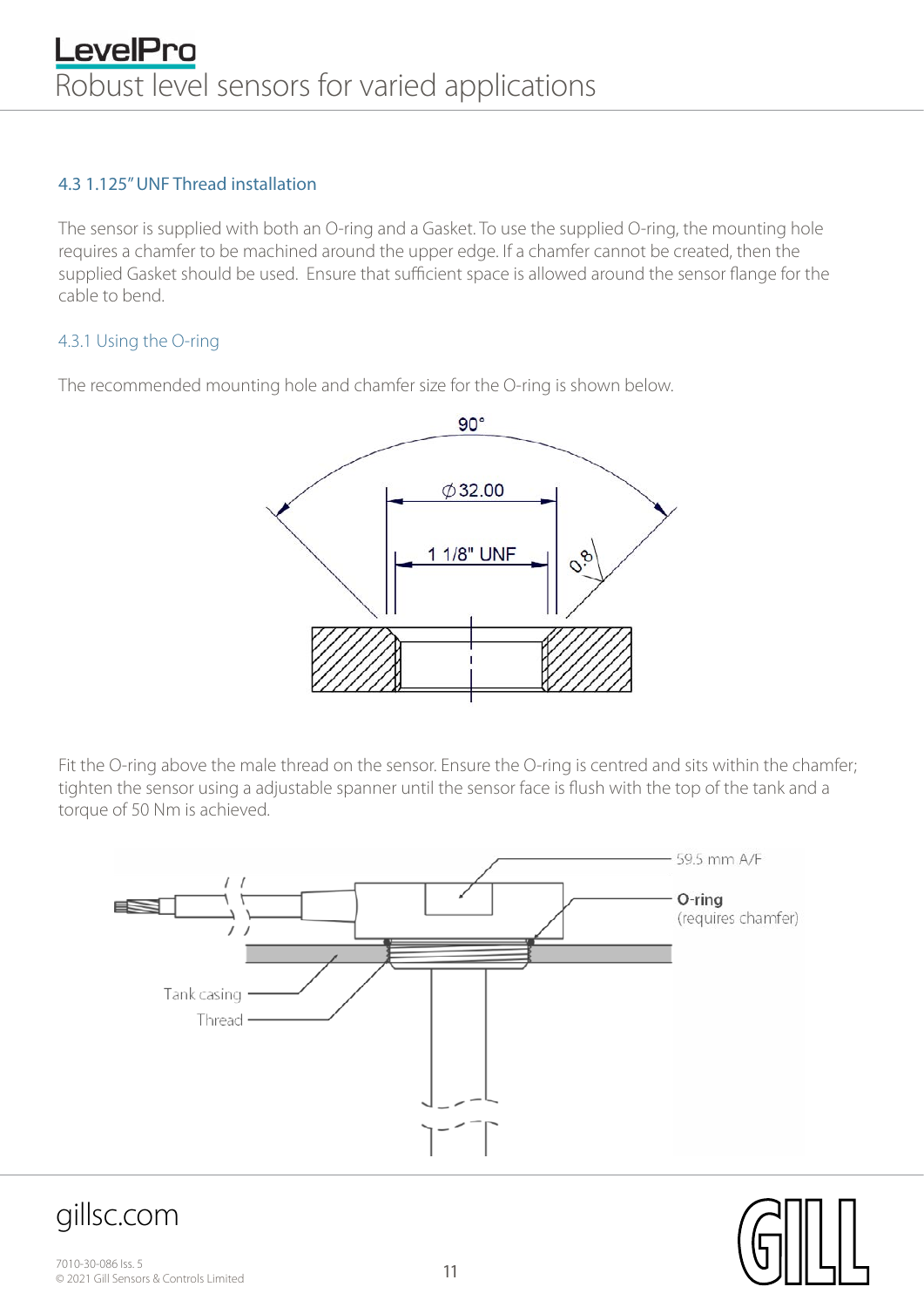#### 4.3.2 Using the gasket

The recommended mounting hole for the gasket is shown below.



Fit the gasket over the thread mount, black face up. Ensure the gasket is centred under the sensor and tighten the sensor using a adjustable spanner to a torque of 50 Nm.



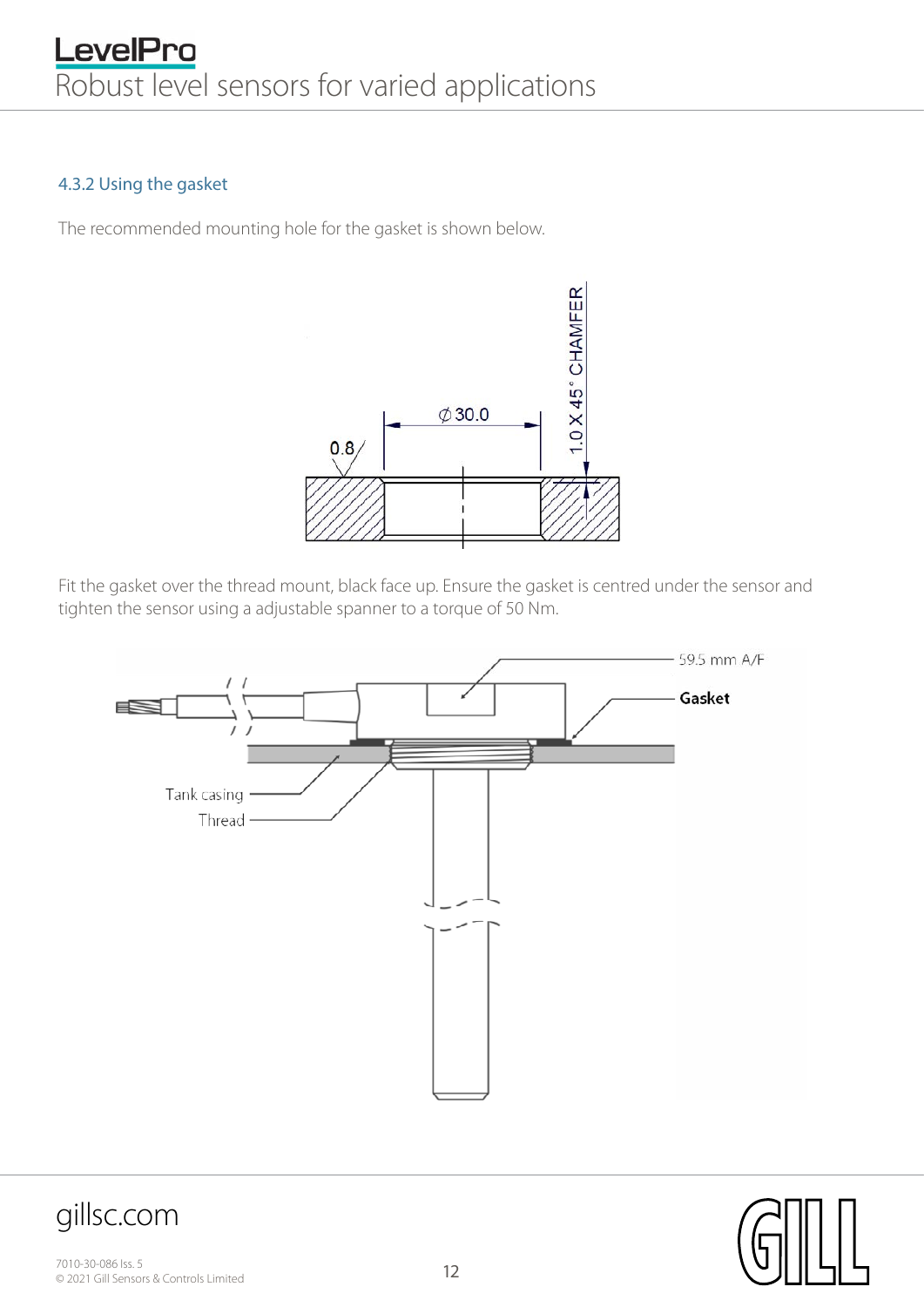#### 4.4 1.25" BSP Thread installation

The sensor is supplied with both an O-ring and a Gasket. To use the supplied O-ring, the mounting hole requires a chamfer to be machined around the upper edge. If a chamfer cannot be created, then the supplied Gasket should be used. Ensure that sufficient space is allowed around the sensor flange for the cable to bend.

#### 4.4.1 Using the O-ring

The recommended mounting hole and chamfer size for the O-ring is shown below.



Fit the O-ring above the male thread on the sensor. Ensure the O-ring is centred and sits within the chamfer; tighten the sensor using a adjustable spanner until the sensor face is flush with the top of the tank and a torque of 50 Nm is achieved.



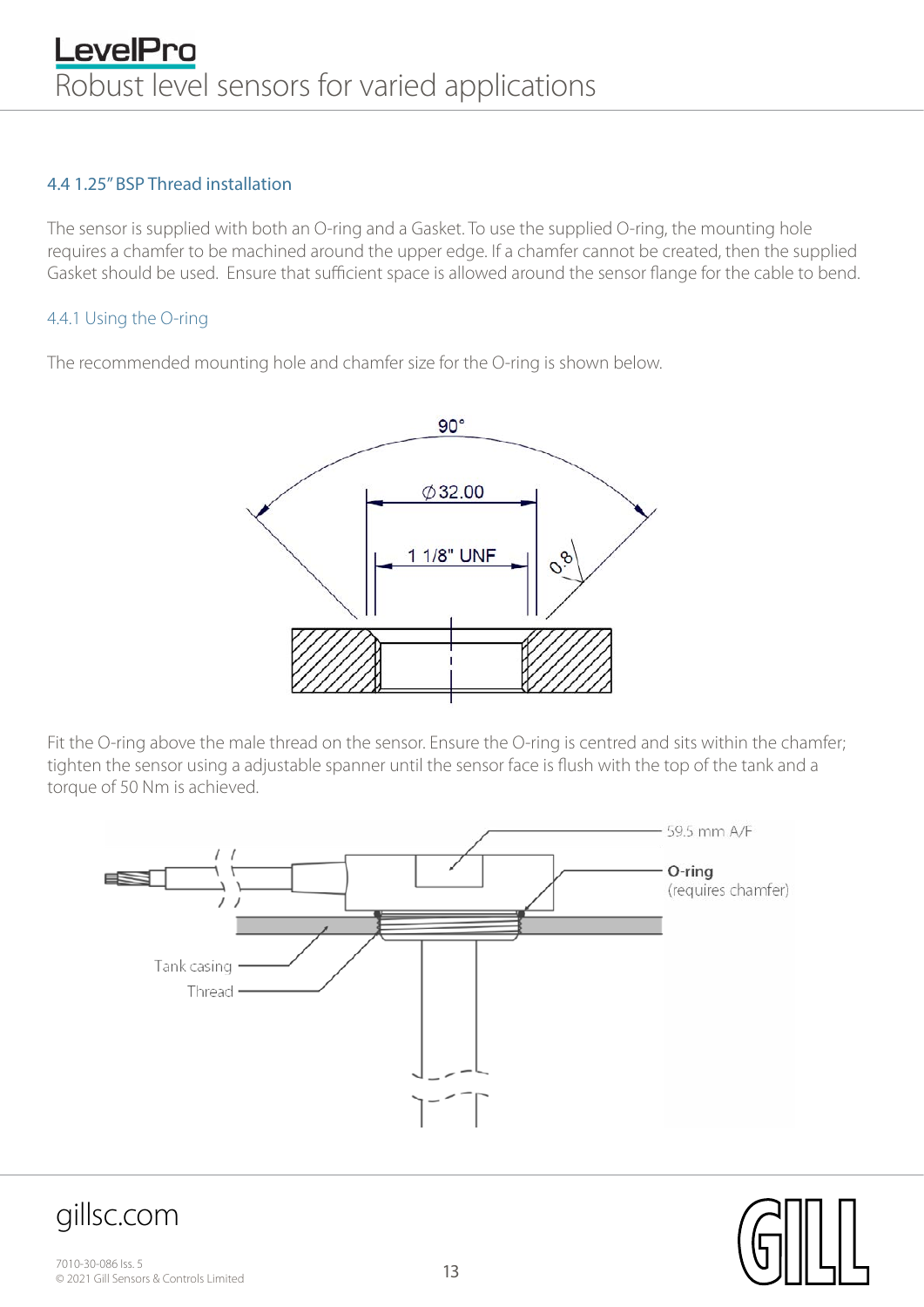#### 4.4.2 Using the gasket

The recommended mounting hole for the gasket is shown below.



Fit the gasket over the thread mount, black face up. Ensure the gasket is centred under the sensor and tighten the sensor using a adjustable spanner to a torque of 50 Nm.



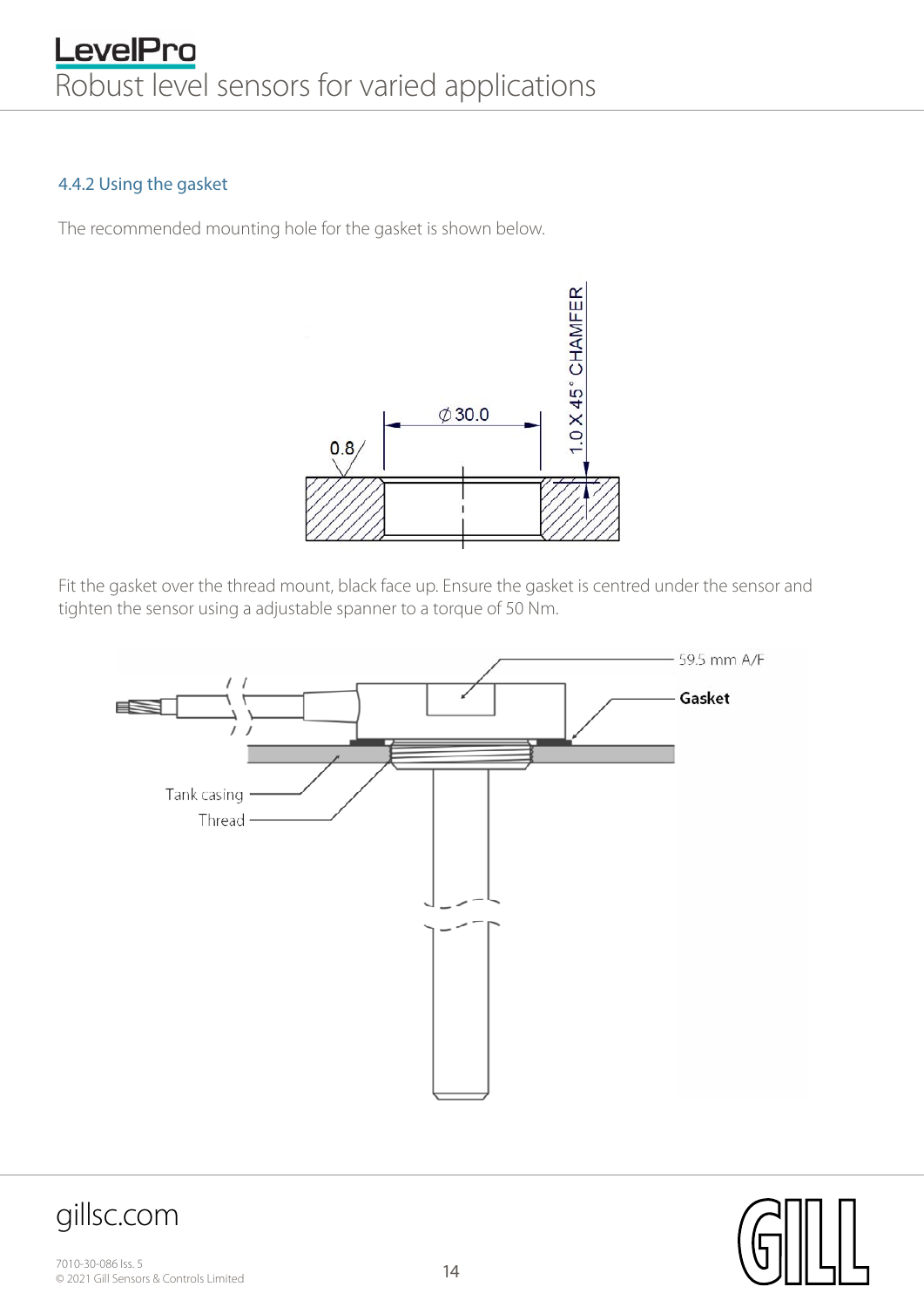## LevelPro Robust level sensors for varied applications

#### 4.5 SAE 5-Bolt installation

All 7010 sensors using the 1.125" UNF or 1.25" BSP fitting come with a SAE 5-bolt installation option. This installation option requires 5 holes to be tapped into the tank. The pattern for these holes is outlined below.



The sensor should be fitted with a gasket if the SAE 5-bolt installation method is used. Fit the gasket over the bolts, black face up, and tighten the bolts to a torque of 10 Nm each.





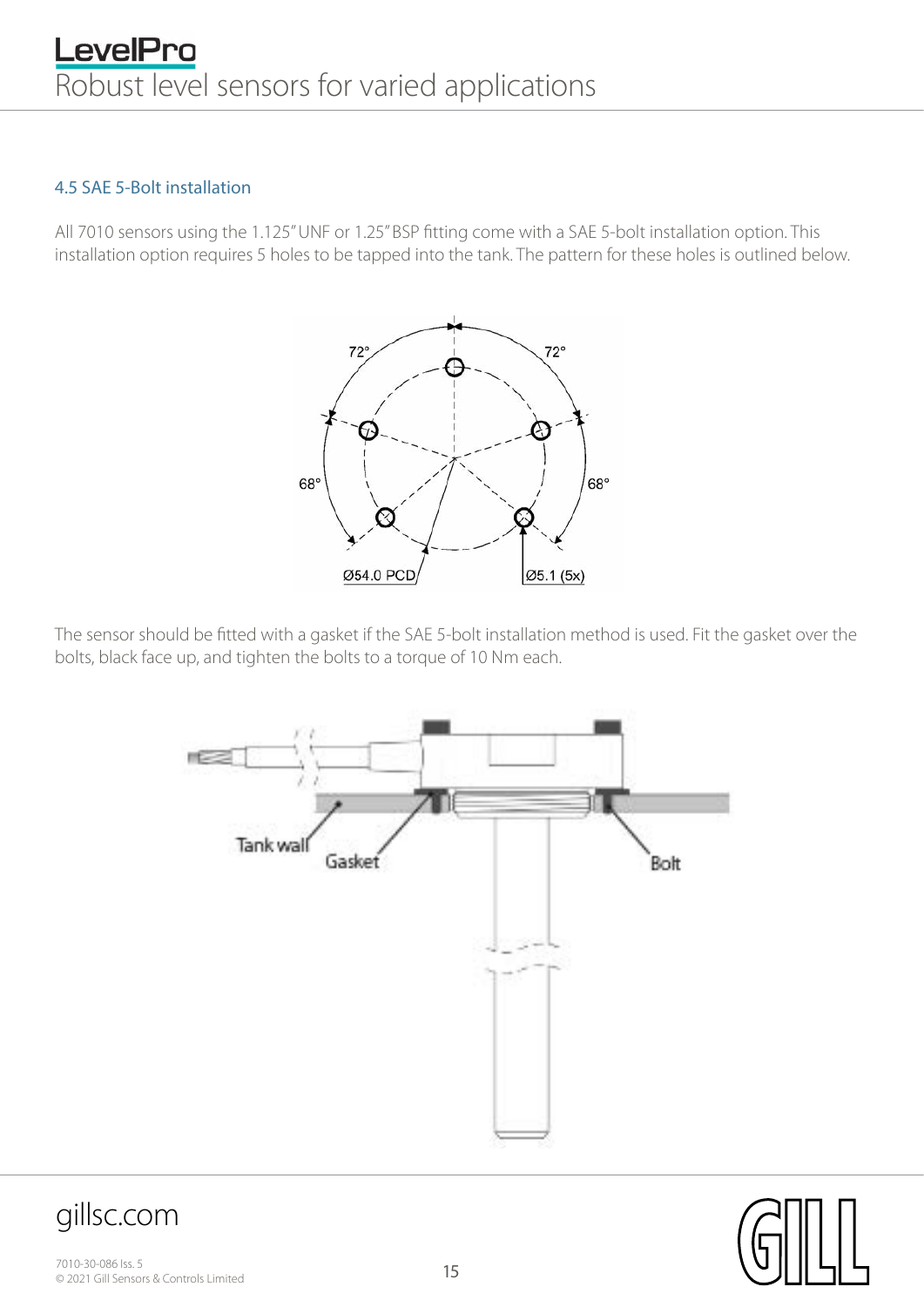#### 4.6 2" NPT Thread installation

The 2" NPT version of the sensor uses a tapered thread system where a seal is made to the tank as the thread is tightened. The following diagrams give dimensions relevant to the installation. A suitable aperture should be made available in the tank to accept the 2" NPT fitting.

Use of PTFE tape or pipe sealant is recommended for this installation type.







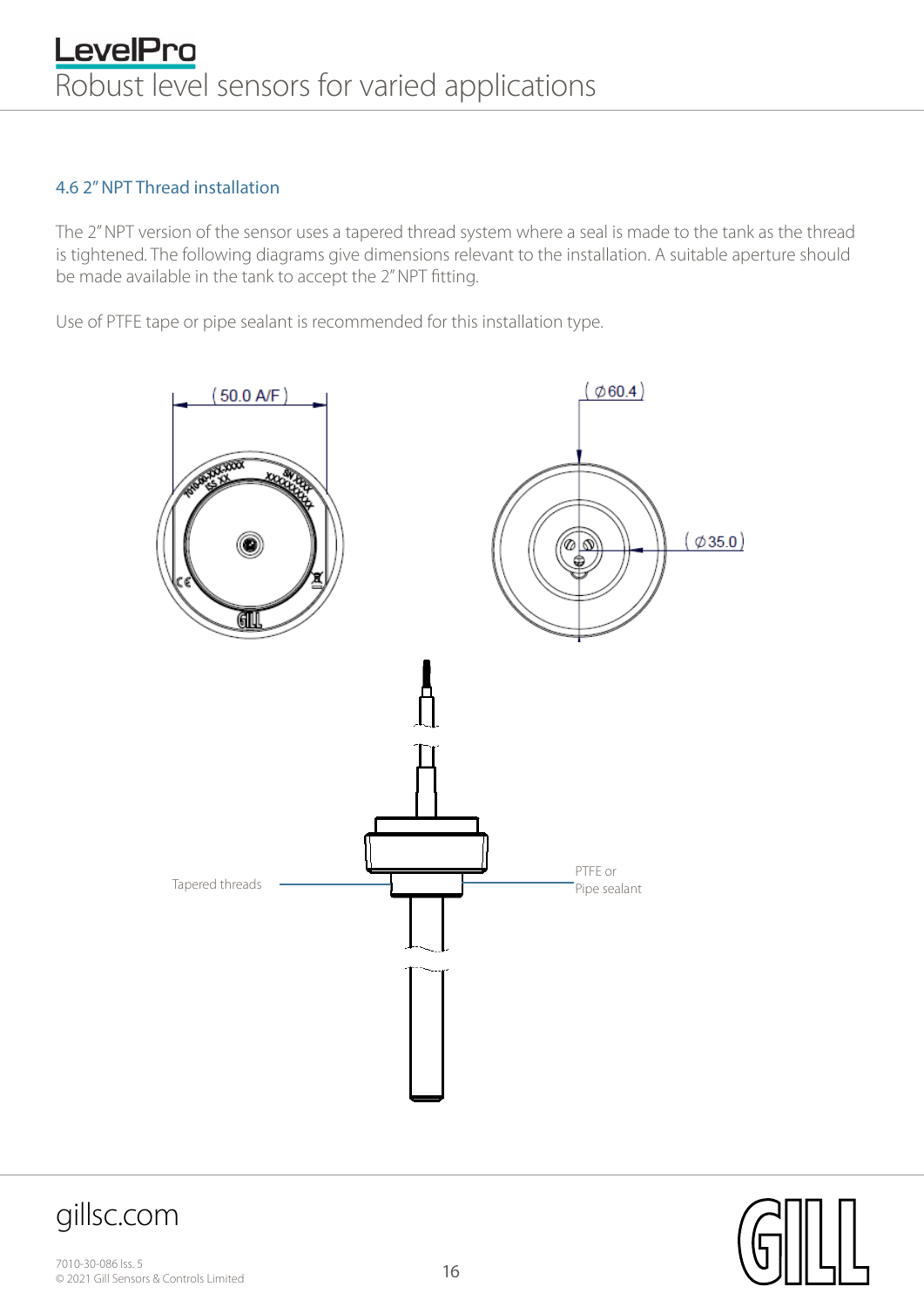#### **5. Specifications**

#### 5.1 General

| Primary Output Accuracy: | $\pm$ 2% FSD @ 20°C                                                      |
|--------------------------|--------------------------------------------------------------------------|
| Operating Temperature:   | $-40$ to $125^{\circ}$ C                                                 |
| Humidity:                | 93% RH at 40°C                                                           |
| Pressure:                | 10 Bar (differential and absolute)                                       |
| Compatible Media:        | Fresh Water, Saltwater, Ethylene Glycol, Gasoline, Unleaded, LRP, Diesel |
|                          | Please consult Gill for other liquids                                    |
| Seal Materials:          | Fluorosilicone O-rings                                                   |
|                          | Klingersil Gasket                                                        |
| Ingress Protection:      | IP66, IP68                                                               |
| EMC:                     | EN 61000, EN 61326, EN 60945                                             |
|                          |                                                                          |

#### 5.2 Mechanical

| <b>Construction Materials:</b> | Stainless Steel 316, FEP, PEI                       |
|--------------------------------|-----------------------------------------------------|
| Probe Length:                  | 100mm to 2000mm (in standard increments)            |
| <b>Mounting Options:</b>       | SAE 5-bolt; 1.125"UNF, 1.25" BSP or 2" NPT threaded |
| Weight:                        | From 300g (dependent on length)                     |

#### 5.3 Electrical

| Voltage:                     | 4-20 mA                             |
|------------------------------|-------------------------------------|
| Supply Voltage:              | $+5$ to $+32$ VDC $+9$ to $+32$ VDC |
| Over Voltage Protection:     | $>32$ VDC                           |
| Supply Current @ 12 VDC:     | $<$ 15 mA                           |
| Reverse Polarity Protection: | to $-32$ VDC                        |
| Analogue Resolution:         | 10 bit                              |
| Report Rate:                 | 10 Hz                               |
| Sensor Configuration:        | Accessible via USB                  |

#### 5.4 Analogue outputs

Factory Calibrated Output: 0.25 V - 4.75 V Maximum Output Range: 0.25 V – 10.0 V Current Output: 4 – 20 mA Switch Output: Open collector output 50 V / 1A max Switch to ground

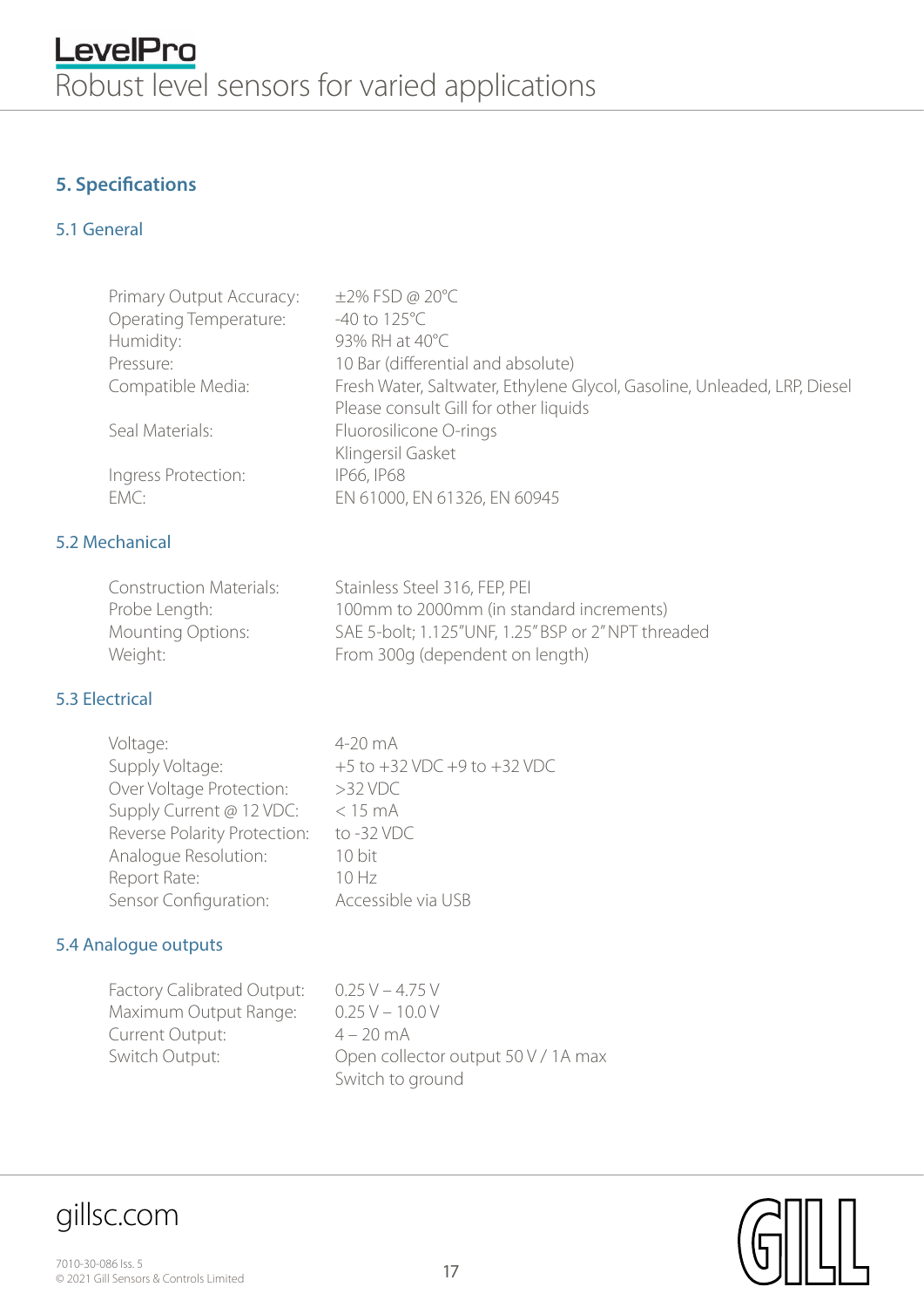#### 5.5 Connections

| Cable: | 20 AWG TYPE 44, DR25 sleeving |
|--------|-------------------------------|
| Cable  | Tail Length:1000mm            |

#### 5.6 Part number configuration

The configuration of the sensor can be determined from its part number designation, engraved on the flange. The interpretation of the part number designation is outlined below.



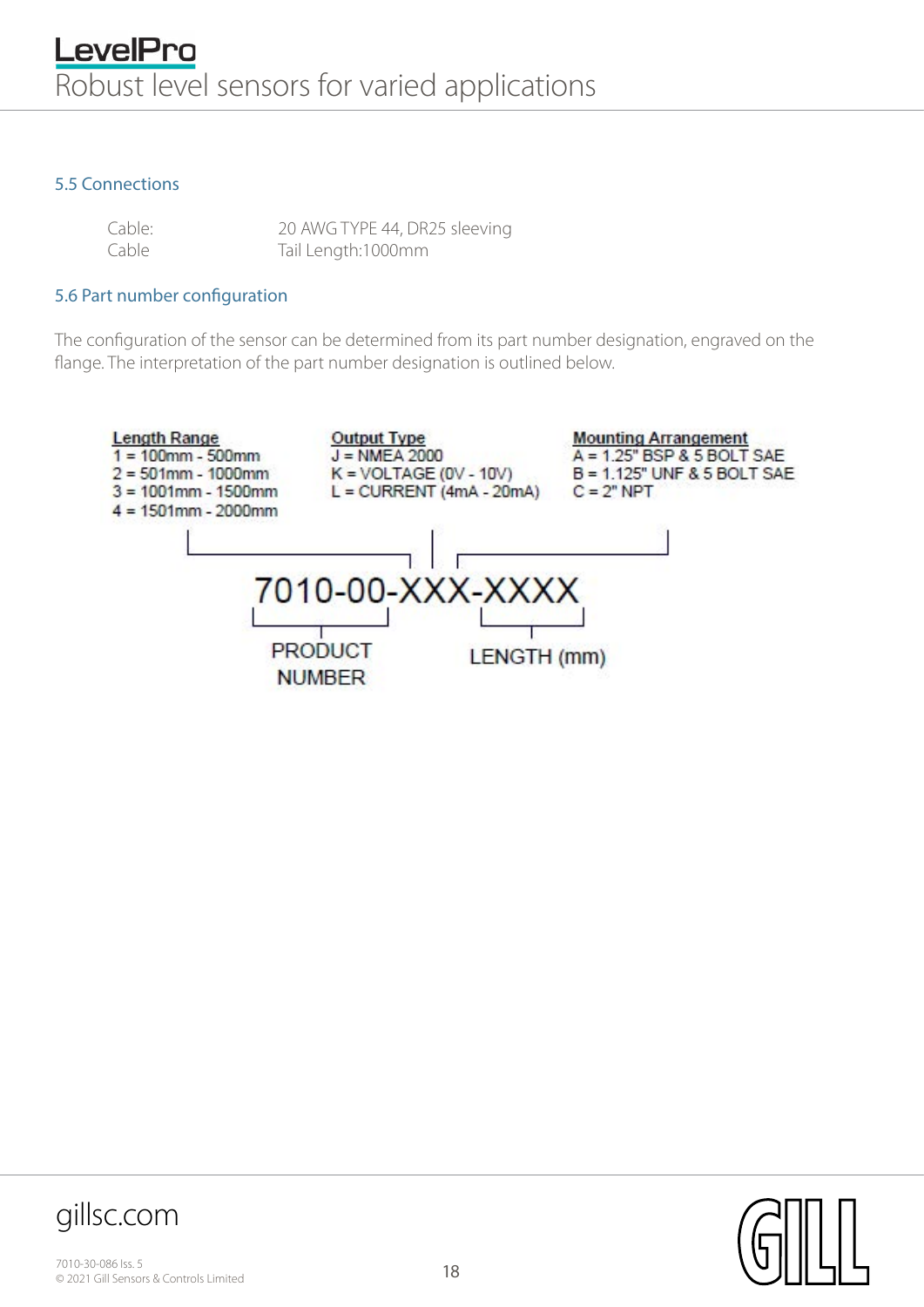#### **6. Maintenance**

The sensor requires no maintenance to function correctly. There are no user serviceable or moving parts within the sensor.

For correct operation it is important to configure the sensor by installing and running the GSlevel sensor user software from the Gill website (www.gillsc.com/software). This software will allow setup of the correct output and, through using the tank profiling feature, will offset the effect of irregular shaped tanks on the accuracy of the measured level.

Please contact Gill Sensors or Controls Ltd using the details at the end of this document in the first instance with any further issues to be resolved.

Where necessary a product return may only be arranged with prior authorisation from Gill Sensors & Controls Ltd. An RMA authorisation number will be issued to allow tracking through company systems and efficient resolution. Please DO NOT return the sensor without having first obtained an RMA number. When the product has reached end of life, please dispose of responsibly according to local waste disposal regulations.



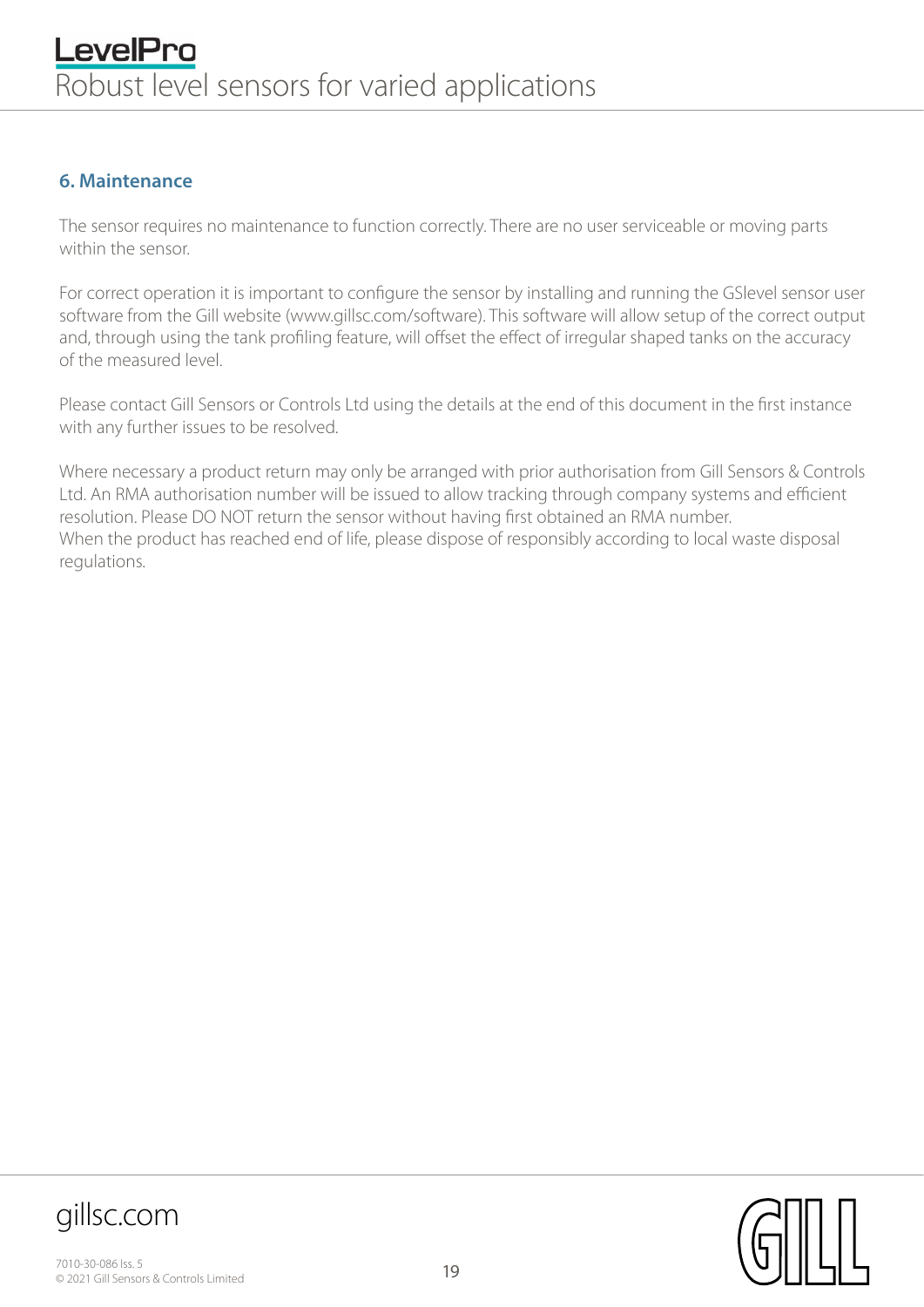#### **7. Appendix**

#### EU DECLARATION OF CONFORMITY



In accordance with Ref. Ares(2015)1600946 - 15/04/2015

This declaration of conformity is issued under the sole responsibility of the manufacturer:

| <b>Manufacturer</b>                           | Gill Sensors & Controls Limited, Unit 600 Ampress Park, Lymington,<br>SO41 8LW. United Kingdom                                                                                                                                                                                                                                                                                                                                                                                  |  |
|-----------------------------------------------|---------------------------------------------------------------------------------------------------------------------------------------------------------------------------------------------------------------------------------------------------------------------------------------------------------------------------------------------------------------------------------------------------------------------------------------------------------------------------------|--|
| <b>Authorised Representative</b>              | ProductIP AR Services Rubensstraat 211, 6717 VE EDE The<br>Netherlands (for authorities only)                                                                                                                                                                                                                                                                                                                                                                                   |  |
| <b>Object of the Declaration Description</b>  | LEVEL SENSOR LIQUID LEVELPRO                                                                                                                                                                                                                                                                                                                                                                                                                                                    |  |
| <b>Object of the Declaration Part Numbers</b> | 7010-00-1KA-xxxx, 7010-00-1KB-xxxx,<br>7010-00-1KC-xxxx, 7010-00-1LA-xxxx,<br>7010-00-1LB-xxxx, 7010-00-1LC-xxxx,<br>7010-00-2KA-xxxx, 7010-00-2KB-xxxx,<br>7010-00-2KC-xxxx, 7010-00-2LA-xxxx,<br>7010-00-2LB-xxxx, 7010-00-2LC-xxxx,<br>7010-00-3KA-xxxx, 7010-00-3KB-xxxx,<br>7010-00-3KC-xxxx, 7010-00-3LA-xxxx,<br>7010-00-3LB-xxxx, 7010-00-3LC-xxxx,<br>7010-00-4KA-xxxx, 7010-00-4KB-xxxx,<br>7010-00-4KC-xxxx, 7010-00-4LA-xxxx,<br>7010-00-4LB-xxxx, 7010-00-4LC-xxxx |  |

The object of the declaration described above is in conformity with the relevant Union harmonisation legislation:

| Reference                      | <b>Description</b>                                                |
|--------------------------------|-------------------------------------------------------------------|
| 2014/30/EU                     | Electromagnetic Compatibility (EMC) Directive                     |
| $2011/65/EU +$<br>(EU)2015/863 | Restriction of Hazardous Substances (RoHS) Directive + amendments |

References to the relevant harmonised standards used, or references to the specifications in relation to which conformity is declared:

| Reference       | <b>Description</b>                                                                                                                       |
|-----------------|------------------------------------------------------------------------------------------------------------------------------------------|
| EN 60945:2002   | Maritime navigation and radio communication equipment and systems. General<br>requirements. Methods of testing and required test results |
| EN 61326-1:2013 | Electrical equipment for measurement, control and laboratory use. EMC requirements.<br>Particular requirements.                          |

Signed for and on behalf of: Gill Sensors & Controls Limited

| <b>Place of Issue</b> | Lymington, United Kingdom |
|-----------------------|---------------------------|
| Date of Issue         | 15th July 2021            |
| <b>Name</b>           | Elizabeth Phillips        |
| <b>Function</b>       | Director                  |
| Signature             |                           |
|                       |                           |

 $\epsilon$ 

Document Reference Number: 9180-0014